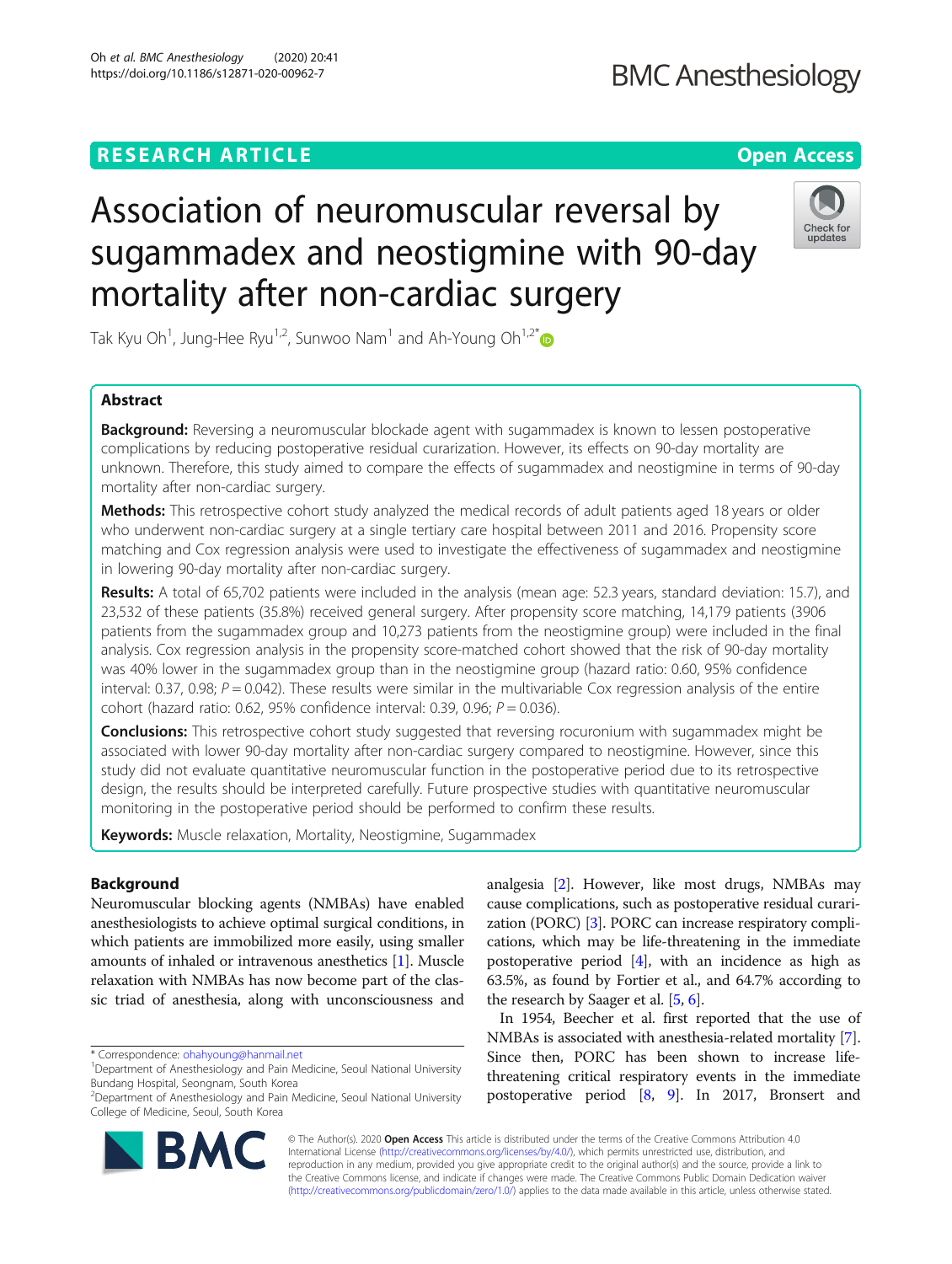colleagues reported that PORC, caused by large amounts of NMBAs, may increase 30-day mortality and overall allcause mortality after non-cardiac surgery  $[10]$  $[10]$  $[10]$ , in addition to causing critical complications in the immediate postoperative period [\[4\]](#page-9-0). This showed that PORC may affect mortality over a relatively long term, as well as in the immediate postoperative period. However, their study primarily used the conventional NMBA reversal agent, neostigmine, and not sugammadex, a newer NMBA reversal agent. Sugammadex is a selective relaxant-binding agent that quickly and effectively reverses the effects of steroidal NMBAs, especially rocuronium and vecuronium [[11](#page-9-0)–[13\]](#page-9-0). Compared with neostigmine, sugammadex more substantially reduces PORC [\[14](#page-9-0), [15\]](#page-9-0), but its effects on postoperative mortality requires further investigation.

Therefore, this study aimed to compare the effects of sugammadex and neostigmine in terms of 90-day mortality after non-cardiac surgery. We hypothesized that using sugammadex for NMBA reversal would improve 90-day mortality after non-cardiac surgery. We thus investigated the 90-day mortality after non-cardiac surgery between sugammadex and neostigmine groups, and also investigated whether the dosage of sugammadex or neostigmine affected the 90-day mortality after non-cardiac surgery.

## Methods

## Design and ethical statement

This retrospective cohort study was approved by the institutional review board (IRB) of the Seoul National University Bundang Hospital (SNUBH) (Approval number: B-1809-495-102, approval date: September 7, 2018). Considering the retrospective nature of the study, in which the medical records of patients who had already completed treatment were analyzed, the requirement for obtaining informed consent was waived by the IRB. This manuscript adheres to the applicable STROBE guidelines.

## Patients

This study analyzed the medical records of adult patients aged 18 years or older who underwent non-cardiac surgery at SNUBH between January 2011 and December 2016. When a patient underwent two or more surgeries, only the final surgery was included in the analysis. Additionally, cases involving incomplete or missing medical records, non-general anesthesia, use of NMBAs other than rocuronium (e.g., cisatracurium), or no NMBA reversal after surgery were excluded from the analysis.

## Rocuronium reversal by sugammadex or neostigmine

SNUBH has generally used rocuronium for general anesthesia in non-cardiac surgeries, while neostigmine or sugammadex has been used as the agent for NMBA reversal after the end of each surgery. There is no strict guideline in our institution to determine the agent (sugammadex or neostigmine) used for NMBA reversal. The decision for using sugammadex or neostigmine is made based on the judgment of the individual anesthesiologist according to the type of surgery, the surgery time, the underlying disease of the patients, and the amount of NMBA used. In most cases, the dosage of sugammadex or neostigmine for NMBA reversal was determined after qualitative (subjective) neuromuscular monitoring using two peripheral nerve stimulators (Innervator 252; Fisher & Paykel Healthcare, New Zealand, and EZStim II, model ES400; Life-Tech International, Stafford, Texas). The residual degree of neuromuscular block from NMBA at emergence was measured after the end of surgery and before extubation. After NBMA reversal administration, the train-of-four (TOF) count was re-checked using the peripheral nerve stimulator to decide on the patient's readiness for safe extubation. The dosage of sugammadex was determined by depth of neuromuscular block at the end of surgery [[16](#page-9-0)]; 2 mg/kg of sugammadex was administered when the TOF count was ≥1, while 4 mg/kg of sugammadex was administered when the post-tetanic count (PTC) was  $\geq$ 1. When neostigmine was used, the maximum dose (50 mcg/kg) was administered for NMBA reversal if the TOF count was 1 [[16](#page-9-0)]. If the TOF count was 2–4 at end of surgery, 30–40 mcg/kg was administered for NMBA reversal in the neostigmine group. Additionally, glycopyrrolate was administered with neostigmine to prevent the cholinergic complications of neostigmine. Intraoperative qualitative neuromuscular monitoring was performed throughout the surgery at the discretion of the anesthesiologist. For the present study, we classified patients who were administered sugammadex for NMBA reversal as the sugammadex group and those who were administered neostigmine as the neostigmine group.

### Covariates

Information regarding the patients' physical characteristics (age [years], sex, body mass index [kg/m<sup>2</sup>]); socioeconomic status (insurance type [National Health Insurance program/Medical Aid Beneficiary program]); marital status (never married/married or living together/ divorced or separated/widowed); highest educational attainment (lower than high school/more than or equal to high school, lower than college/more than or equal to college); occupation (office worker/licensed job/house work/self-employed/student, military or laborer/unemployed); and preoperative comorbidities, such as American Society of Anesthesiologists (ASA) physical status, hypertension, diabetes mellitus, ischemic heart disease, cerebrovascular disease, liver disease (fatty liver, liver cirrhosis, and hepatitis), dyslipidemia, chronic kidney disease, and cancer were recorded. Additionally, operative characteristics such as data regarding surgery and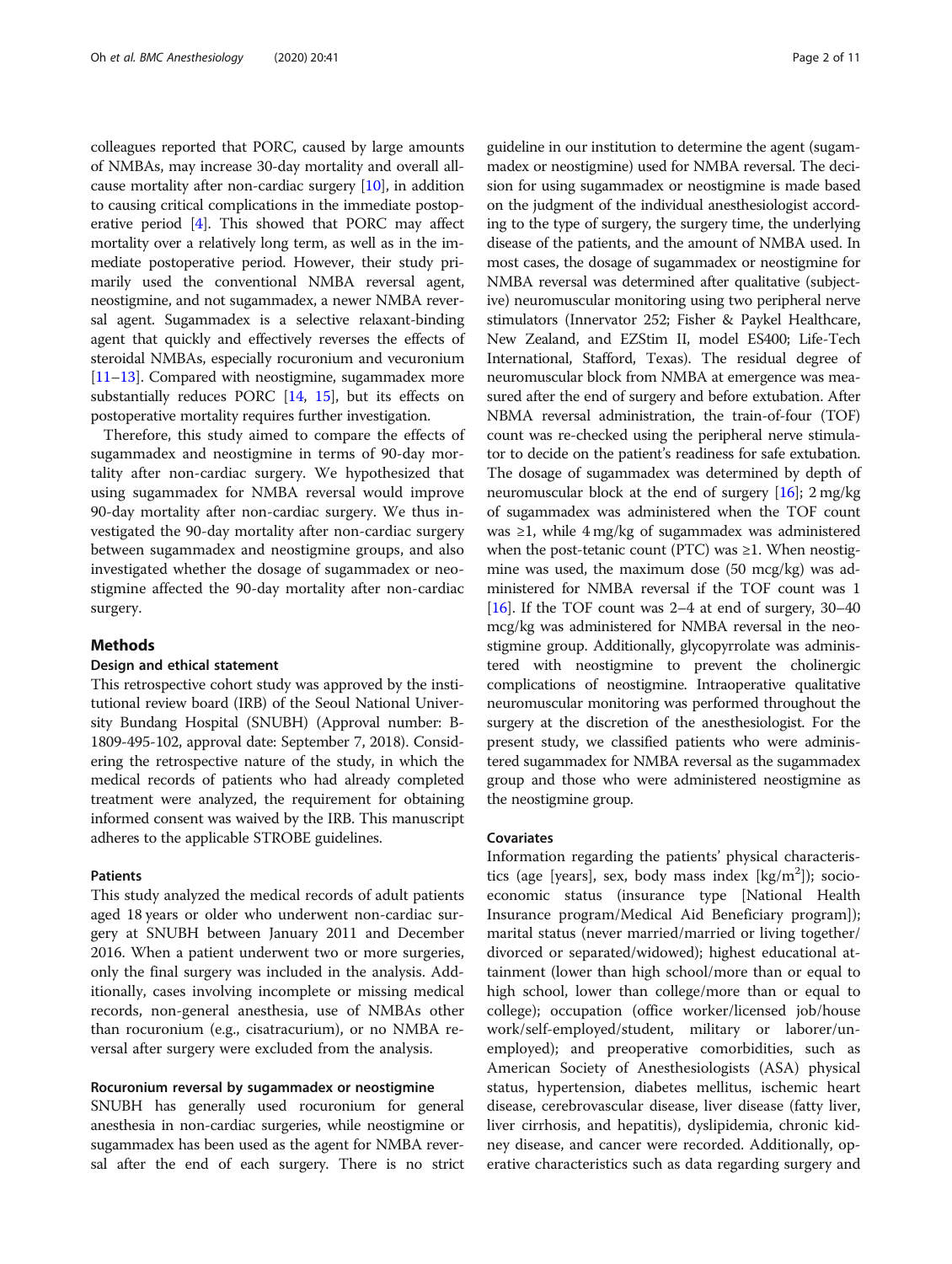anesthesia time (min), emergency surgery, year of surgery, type of non-cardiac surgery (general, thoracic, neuro or spine, orthopedic, plastic, ear-nose-throat, dental, ophthalmic, gynecologic, or urologic surgery), intraoperative rocuronium dosage (mg), and intraoperative qualitative neuromuscular monitoring were collected. The patients in the Medical Aid Beneficiary program are those who are classified as having a low income, and most of their hospital charges are paid by the government. For patients in the National Health Insurance program, approximately two-thirds of hospital charges are covered by the government.

### Ninety-day mortality after surgery

All cases of death within 90 days from the date of surgery were included in the 90-day mortality calculations. We obtained the exact dates of death, including for those patients who were lost to follow-up, from the Ministry of the Interior and Safety in South Korea as of December 31, 2017.

## Statistical analysis

Patient characteristics are presented as mean with standard deviation or number with percentage. First, we performed 1:5 propensity score (PS) matching, a method used to reduce confounding effects in observational studies [[17\]](#page-9-0). The Nearest-Neighbor method, without replacement, was used for PS and the matching caliper was set to 0.2. All covariates were included in the PS model, and logistic regression analysis was performed to calculate PSs, as a logistic model. To determine the balance between the two groups before and after PS matching, the absolute value of the standardized mean difference (ASD) was measured; ASD < 0.2 was defined as well-balanced. After confirming that covariates were well-balanced between the sugammadex and neostigmine groups after PS matching, both Cox regression and logistic regression analyses were performed to investigate the hazard ratio (HR) and odds ratio (OR) with 95% confidence intervals (CIs) for 90-day mortality of the sugammadex group as compared to the neostigmine group in the PS-matched cohort.

Second, we performed uni- and multivariable Cox regression analyses to investigate whether the results from the PS-matched cohort would be generalizable to the entire cohort in our hospital. Despite this, an understanding is required of the association between sugammadex reversal and 90-day mortality with other important confounders, and not only in isolation. All covariates, except for duration of anesthesia were included in the multivariable Cox regression model to avoid multicollinearity with duration of surgery. A log minus log plot was used to determine whether the resulting model satisfied the central assumption of the Cox proportional hazards model. There was no multi-collinearity among all variables in the

multivariable model with a variance inflation factor < 2.0. Third, as a secondary sensitivity analysis, we performed multivariable Cox regression analysis to investigate whether the dosage of the two NMBA reversal agents (sugammadex and neostigmine) affected 90-day mortality in each group. The dosage of sugammadex and neostigmine was divided into four groups by quartiles, and all covariates were included in the multivariable Cox regression model (except for duration of surgery). All analyses were performed using the open-source statistical software R (version 3.6.1 with R packages); statistical significance was set at  $P < 0.05$ .

## Results

## Patients

Non-cardiac surgery was performed in 168,731 cases at our institution between January 2011 and December 2016. Of these, 41,559 cases were initially excluded from analysis as two or more surgeries were performed in one patient during the study period; only the final surgery of each patient was included in the analysis. Next, patients were excluded for the following reasons: 1) incomplete medical records  $(n = 17,120)$ ; 2) non-general anesthesia  $(n = 34,$ 675); 3) use of NMBA other than rocuronium  $(n = 5645)$ ; and 4) no NMBA reversal after surgery ( $n = 4030$ ). Therefore, 65,702 patients were included in the final analysis: 4578 in the sugammadex group and 61,124 in the neostigmine group. The mean age of the total patients was 52.3 years with a standard deviation of 15.7. Of the total sample group, 23,532 patients (35.8%) received general surgery. The proportion of patients receiving emergency surgery was 0.1% (72/65,702). It was further determined that 34,240 (52.1%) patients were ASA physical status 1 and 29,211 (44.5%) patients were ASA physical status 2.

After 1:5 PS matching, 3906 and 10,273 patients were isolated in the sugammadex and neostigmine groups, yielding a total of 14,179 patients (Fig. [1](#page-3-0)). There is a difference between the intended matching ratio (1:5) and actual matching ratio (approximately 1: 2.6) because the matching algorithm was set to nearest neighbor method with a caliper of 0.2. The results of a comparison of the patients' baseline characteristics before and after PS matching is presented in Table [1](#page-4-0). The ASD between the two groups after PS matching was well-balanced (ASD < 0.2; Table [1](#page-4-0)). Figure [S1](#page-9-0) show that the PS distribution was similar in the two groups after PS matching. Additionally, the mean sugammadex dosage was 3.24 mg/kg with a standard deviation of 0.72 mg/kg, and the mean neostigmine dosage was 30.9 mcg/kg with a standard deviation of 9.3 mcg/kg.

## Ninety-day mortality after non-cardiac surgery

The results of survival analysis for 90-day mortality before and after PS matching are presented in Table [2](#page-5-0).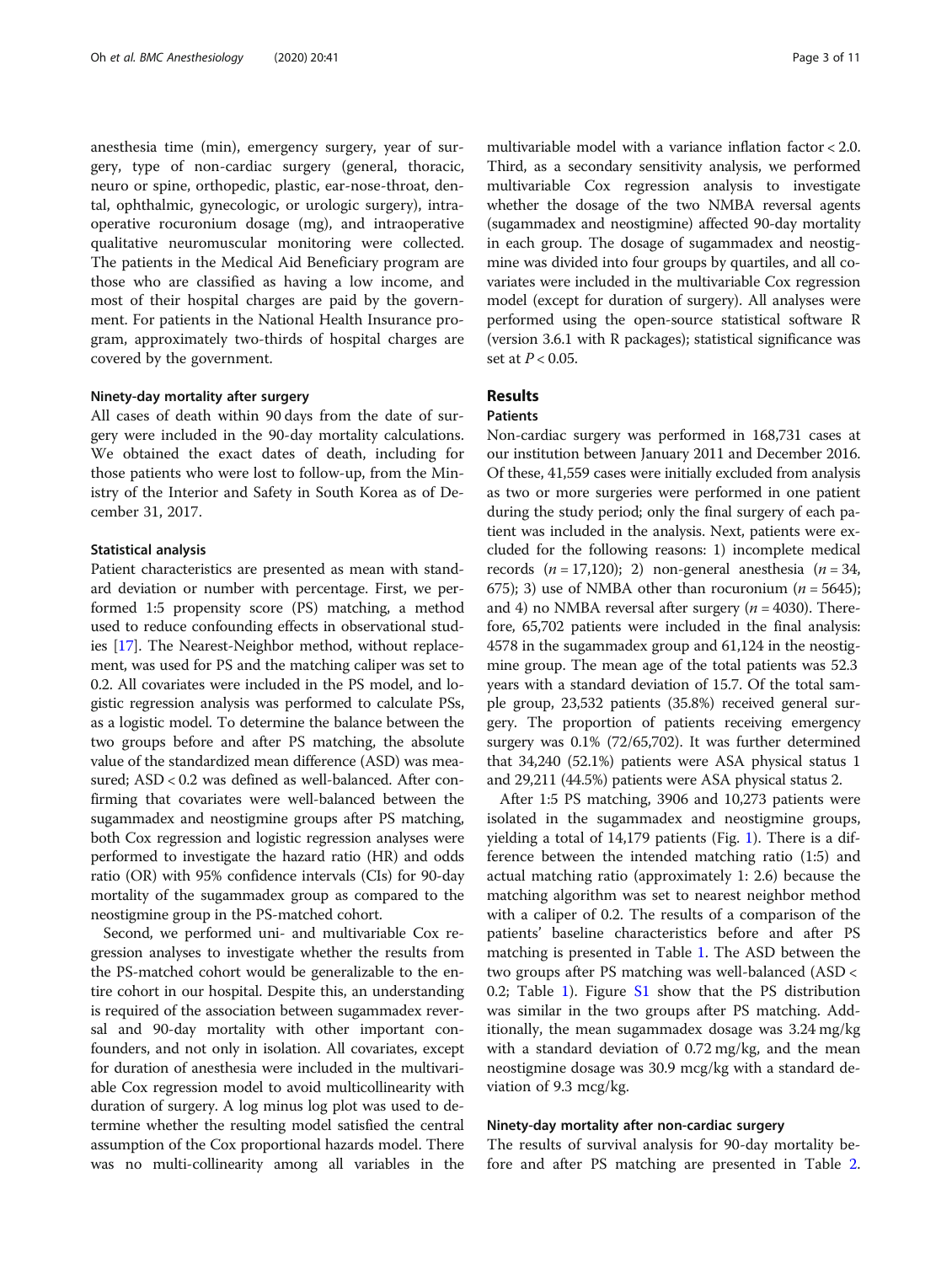<span id="page-3-0"></span>

The 90-day mortality in the sugammadex and neostigmine group was 0.6% (26/4578) and 0.6% (365/61,124), respectively, before PS matching in the entire cohort. The Cox regression and logistic regression models showed no statistically significant difference in 90-day mortality between the two groups in the entire cohort  $(P = 0.806$  and  $P = 0.804$ , respectively). However, after PS matching, the 90-day mortality in the sugammadex group and neostigmine group was 0.5% (20/3906) and 0.8% (87/10,273), respectively. The Cox regression and logistic regression models showed that use of sugammadex was associated with a 40% lower 90-day mortality risk than use of neostigmine (HR: 0.60, 95% CI: 0.37, 0.98;  $P = 0.042$  and OR: 0.60, 95% CI: 0.37, 0.98;  $P =$ 0.042). In the multivariable Cox regression model in entire cohort, use of sugammadex was also associated with 38% lower 90-day mortality risk than use of neostigmine (HR: 0.62, 95% CI: 0.39, 0.96;  $P = 0.036$ ; Table [3\)](#page-6-0).

## Subgroup analysis according to dosage of sugammadex and neostigmine

Table [4](#page-7-0) shows the results of subgroup analysis for 90 day mortality according to dosage of neostigmine and sugammadex. In the multivariable Cox regression model in the neostigmine group, when compared to the Q1 group, the Q2, Q3 and Q4 groups were not associated with increased 90-day mortality (all  $P > 0.05$ ). In the multivariable Cox regression model in the sugammadex group, when compared to the Q1 group, the Q2, Q3 and Q4 groups were not associated with increased 90-day mortality (all  $P > 0.05$ ).

## **Discussion**

The results of this retrospective cohort study suggested that reversing rocuronium with sugammadex is associated with a lower 90-day mortality rate after non-cardiac surgery when compared with neostigmine. This association was statistically significant in the PS-matched cohort, but not in the entire cohort. Additionally, the dosage of sugammadex or neostigmine in both groups was not associated with 90-day mortality in subgroup analyses.

The 90-day mortality rate (0.6%) after surgery was relatively lower in this study than that reported in a previous study (4% hospital mortality after surgery) [[18\]](#page-9-0). This difference might be caused by the characteristics of the surgical population of our study. We excluded relatively high-risk patients who underwent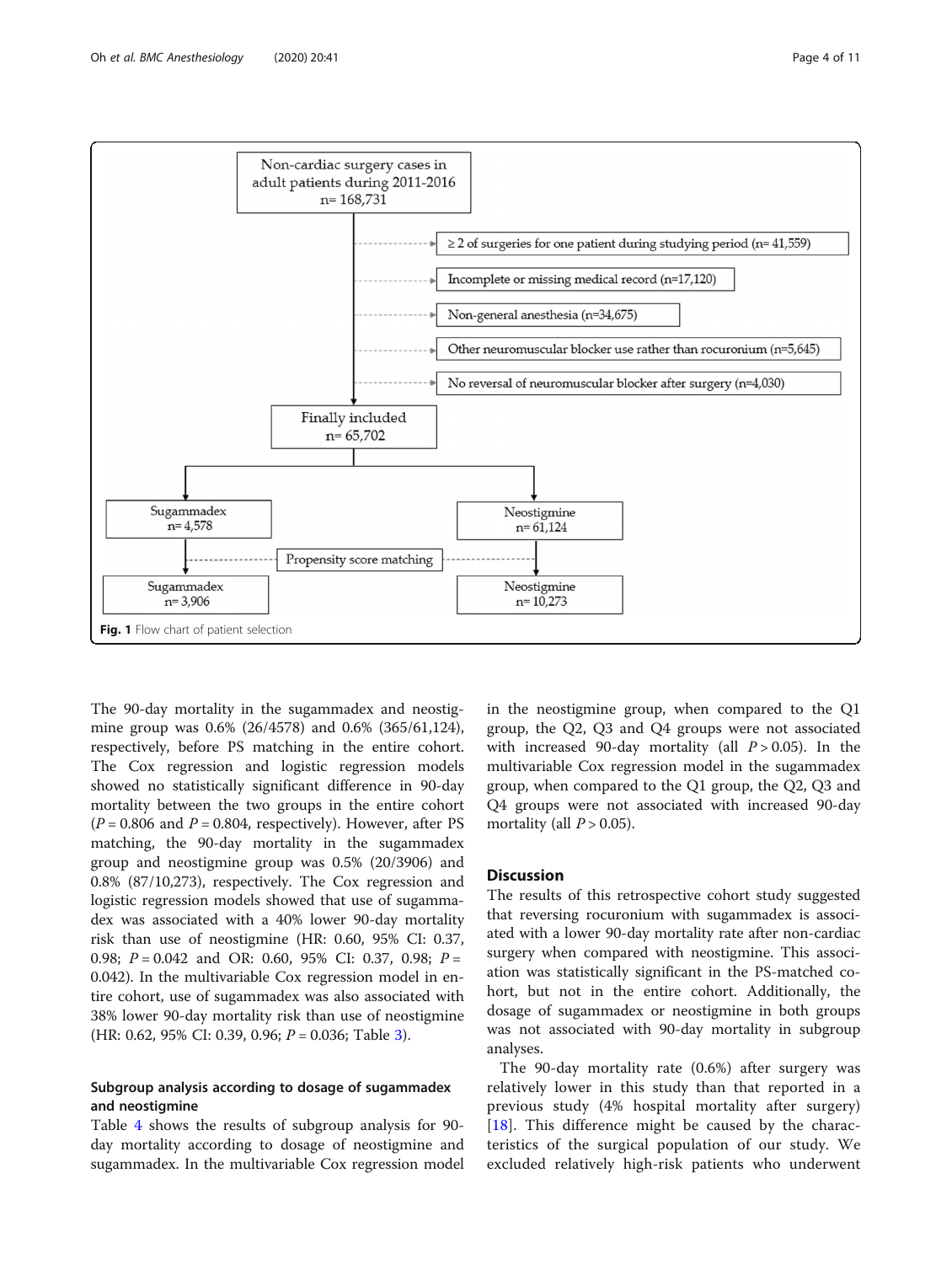## <span id="page-4-0"></span>Table 1 Comparison between sugammadex group and neostigmine group before and after propensity score matching

| Variables                                               | Before PS matching ( $n = 65,702$ ) |               |            | After PS matching ( $n = 14,179$ ) |               |            |
|---------------------------------------------------------|-------------------------------------|---------------|------------|------------------------------------|---------------|------------|
|                                                         | Sugammadex                          | Neostigmine   | <b>ASD</b> | Sugammadex                         | Neostigmine   | <b>ASD</b> |
|                                                         | $n = 4578$                          | $n = 61,124$  |            | $n = 3906$                         | $n = 10,273$  |            |
| Age, yr                                                 | 57.7 (14.3)                         | 51.8 (15.7)   | 0.41       | 57.2 (14.5)                        | 55.1 (14.9)   | 0.10       |
| Sex: male                                               | 2738 (59.8)                         | 26,517 (43.4) | 0.34       | 2269 (58.1)                        | 5045 (49.1)   | 0.14       |
| Body mass index, kg m <sup>-2</sup>                     | 24.2 (3.5)                          | 24.0 (3.4)    | 0.06       | 24.1(3.5)                          | 24.0 (3.4)    | 0.01       |
| Insurance type                                          |                                     |               | 0.03       |                                    |               | < 0.01     |
| National health insurance program                       | 4488 (98.0)                         | 59,706 (97.7) |            | 3822 (97.8)                        | 10,045 (97.8) |            |
| Medical aid beneficiary program                         | 90 (2.0)                            | 1418(2.3)     |            | 84 (2.2)                           | 228 (2.2)     |            |
| Marital status                                          |                                     |               | 0.14       |                                    |               | 0.04       |
| Never married                                           | 268 (5.9)                           | 6892 (11.3)   |            | 230 (5.9)                          | 784 (7.6)     |            |
| Married or living together                              | 3965 (86.6)                         | 49,956 (81.7) |            | 3379 (86.5)                        | 8722 (84.9)   |            |
| Divorced or separated                                   | 119(2.6)                            | 1698 (2.8)    |            | 104(2.7)                           | 268 (2.6)     |            |
| Widowed                                                 | 226 (4.9)                           | 2578 (4.2)    |            | 193 (4.9)                          | 499 (4.9)     |            |
| Highest educational attainment                          |                                     |               | 0.07       |                                    |               | 0.03       |
| Lower than high school                                  | 1066 (23.3)                         | 13,464 (22.0) |            | 903 (23.1)                         | 2219 (21.6)   |            |
| More than or equal to high school, lower than college   | 1434 (31.3)                         | 21,193 (34.7) |            | 1235 (31.6)                        | 3340 (32.5)   |            |
| More than or equal to college                           | 2078 (45.4)                         | 26,467 (43.3) |            | 1768 (45.3)                        | 4714 (45.9)   |            |
| Occupation                                              |                                     |               | 0.19       |                                    |               | 0.09       |
| Office worker                                           | 943 (20.6)                          | 10,838 (17.7) |            | 804 (20.6)                         | 1988 (19.4)   |            |
| Licensed job                                            | 448 (9.8)                           | 6188 (10.1)   |            | 378 (9.7)                          | 1046 (10.2)   |            |
| House work                                              | 1099 (24.0)                         | 19,753 (32.3) |            | 962 (24.6)                         | 2996 (29.2)   |            |
| Self-employed                                           | 668 (14.6)                          | 7114 (11.6)   |            | 550 (14.1)                         | 1325 (12.9)   |            |
| Student, military, or laborer                           | 454 (9.9)                           | 8954 (14.6)   |            | 384 (9.8)                          | 1150 (11.2)   |            |
| Unemployed                                              | 966 (21.1)                          | 8277 (13.5)   |            | 828 (21.2)                         | 1768 (17.2)   |            |
| Preoperative comorbidities                              |                                     |               |            |                                    |               |            |
| ASA physical status                                     |                                     |               | 0.20       |                                    |               | 0.07       |
| 1                                                       | 1891 (41.3)                         | 32,349 (52.9) |            | 1632 (41.8)                        | 4814 (46.9)   |            |
| $\overline{2}$                                          | 2489 (54.4)                         | 26,722 (43.7) |            | 2103 (53.8)                        | 5044 (49.1)   |            |
| 3                                                       | 196 (4.3)                           | 2001 (3.3)    |            | 169 (4.3)                          | 410 (4.0)     |            |
| $\geq 4$                                                | 2(0.0)                              | 52(0.1)       |            | 2(0.1)                             | 5(0.0)        |            |
| Hypertension                                            | 1299 (28.4)                         | 13,402 (21.9) | 0.14       | 1099 (28.1)                        | 2519 (24.5)   | 007        |
| Diabetes mellitus                                       | 567 (12.4)                          | 5611 (9.2)    | 0.09       | 482 (12.3)                         | 1120 (10.9)   | 0.02       |
| Ischemic heart disease                                  | 262 (5.7)                           | 2426 (4.0)    | 0.08       | 229 (5.9)                          | 531 (5.2)     | 0.03       |
| Cerebrovascular disease                                 | 205 (4.5)                           | 2130 (3.5)    | 0.05       | 182 (4.7)                          | 418 (4.1)     | 0.04       |
| Liver disease (fatty liver, hepatitis, liver cirrhosis) | 168(3.7)                            | 1405 (2.3)    | 0.07       | 142 (3.6)                          | 310 (3.0)     | < 0.01     |
| Dyslipidemia                                            | 35(0.8)                             | 596 (1.0)     | 0.02       | 32(0.8)                            | 90(0.9)       | < 0.01     |
| Chronic kidney disease                                  | 14(0.3)                             | 204(0.3)      | < 0.01     | 14(0.4)                            | 51(0.5)       | 0.01       |
| Cancer                                                  | 2695 (58.9)                         | 18,651 (30.5) | 0.58       | 2242 (57.4)                        | 5080 (49.5)   | < 0.01     |
| Operative Characteristics                               |                                     |               |            |                                    |               |            |
| Surgery time, min                                       | 150.7 (95.1)                        | 111.8 (145.6) | 0.39       | 148.6 (99.4)                       | 131.4 (102.2) | 0.05       |
| Anesthesia time, min                                    | 190.8 (104.8)                       | 150.7 (95.1)  | 0.38       | 188.3 (105.4)                      | 169.6 (109.0) | 0.04       |
| Emergency surgery                                       | 3(0.1)                              | 69 (0.1)      | 0.02       | 2(0.1)                             | 8(0.1)        | 0.01       |
| Type of non-cardiac surgery                             |                                     |               | 1.23       |                                    |               | 0.08       |
| General surgery                                         | 3185 (69.6)                         | 20,347 (33.3) |            | 2777 (71.1)                        | 5889 (57.3)   |            |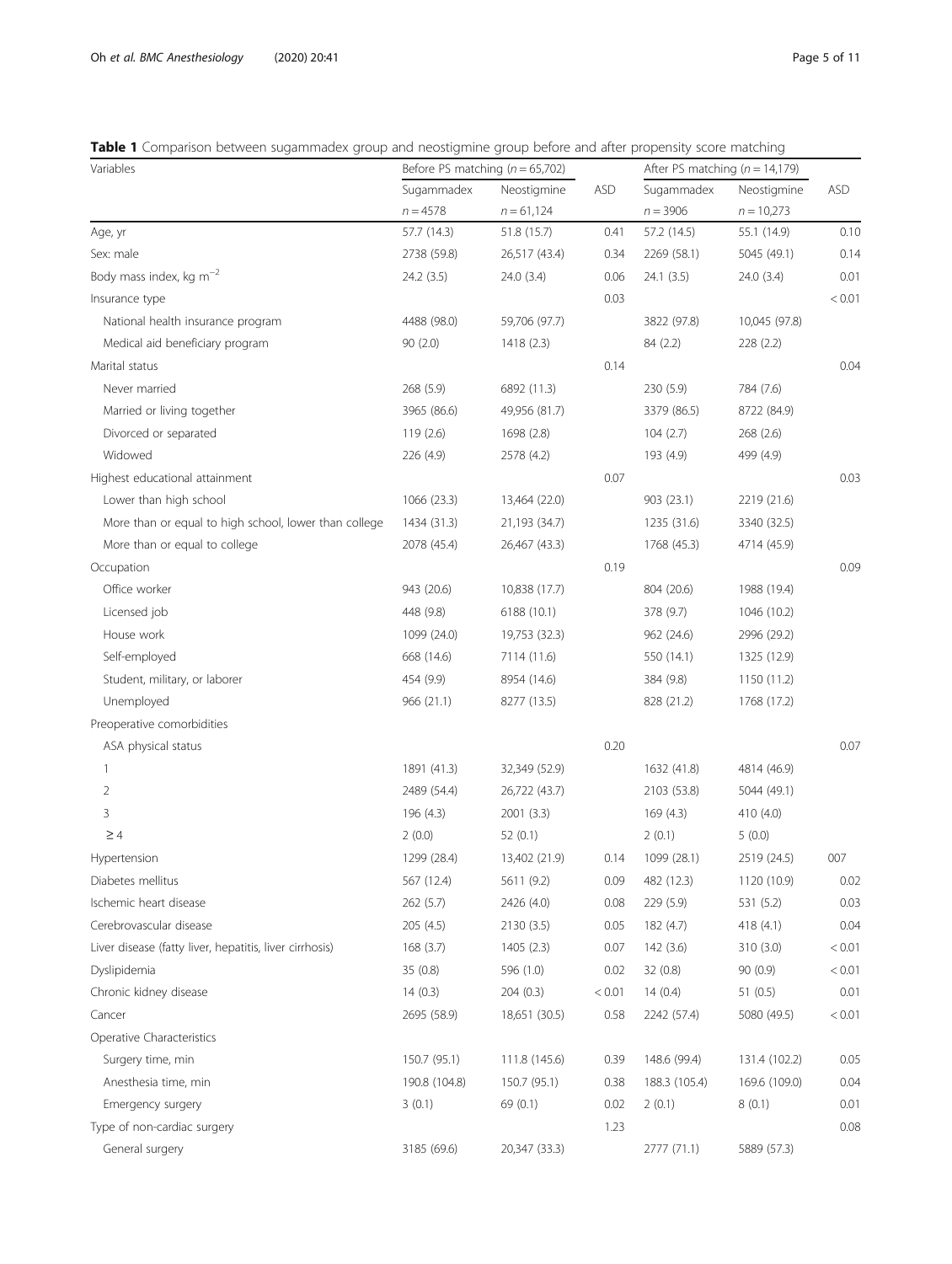| Variables                                           | Before PS matching ( $n = 65,702$ ) |               |            | After PS matching ( $n = 14,179$ ) |              |            |
|-----------------------------------------------------|-------------------------------------|---------------|------------|------------------------------------|--------------|------------|
|                                                     | Sugammadex                          | Neostigmine   | <b>ASD</b> | Sugammadex                         | Neostigmine  | <b>ASD</b> |
|                                                     | $n = 4578$                          | $n = 61,124$  |            | $n = 3906$                         | $n = 10,273$ |            |
| Thoracic surgery                                    | 40(0.9)                             | 2974 (4.9)    |            | 40(1.0)                            | 214(2.1)     |            |
| Neuro or spine surgery                              | 81(1.8)                             | 6552 (10.7)   |            | 81(2.1)                            | 461 (4.5)    |            |
| Orthopedic surgery                                  | 52(1.1)                             | 8654 (14.2)   |            | 52(1.3)                            | 440 (4.3)    |            |
| Plastic, ENT, Dental, Eye surgery                   | 102(2.2)                            | 10,458 (17.1) |            | 128(3.0)                           | 639 (6.2)    |            |
| Gynecologic or Urologic surgery                     | 1128 (24.5)                         | 12,139 (19.9) |            | 838 (21.5)                         | 2630 (25.6)  |            |
| Intraoperative rocuronium dosage, mg                |                                     |               | 1.26       |                                    |              | 0.02       |
| < 50                                                | 3(0.1)                              | 130(0.2)      |            | 3(0.1)                             | 11(0.1)      |            |
| $50 - 100$                                          | 1082 (23.6)                         | 47,049 (77.0) |            | 1080 (27.6)                        | 5145 (50.1)  |            |
| >100                                                | 3493 (76.3)                         | 13,945 (22.8) |            | 2823 (72.3)                        | 5117 (49.8)  |            |
| Intraoperative qualitative neuromuscular monitoring | 78 (1.7)                            | 1.199(2.0)    | 0.02       | 57(1.5)                            | 128(1.2)     | 0.01       |
| Year of surgery                                     |                                     |               | 1.83       |                                    |              | 0.09       |
| 2011-2012                                           | 0(0.0)                              | 22,198 (36.3) |            | 0(0.0)                             | 776 (7.6)    |            |
| 2013-2014                                           | 475 (10.4)                          | 18,215 (29.8) |            | 475 (12.2)                         | 2156 (21.0)  |            |
| 2015-2016                                           | 4103 (89.6)                         | 20,711 (33.9) |            | 3431 (87.8)                        | 7341 (71.5)  |            |

<span id="page-5-0"></span>Table 1 Comparison between sugammadex group and neostigmine group before and after propensity score matching (Continued)

Presented as number (percentage) or mean (standard deviation)

PS propensity score; ASD Absolute value of standardized mean difference; ASA American Society of Anesthesiologists; TOF train-of-four

cardiac surgery, and patients who did not receive NMBA reversal in order to receive mechanical ventilation in the intensive care unit (ICU) during the immediate postoperative period. Additionally, the patients with end-stage renal disease might have been excluded from this study, because they usually received atracurium or cisatracurium, rather than rocuronium, during surgery.

When interpreting the present findings, consideration must be given to the fact that both quantitative and qualitative neuromuscular function monitoring was not routine practice, it was performed at the discretion of the attending anesthesiologists. Hence, our data reflects the results of our everyday clinical practice rather than standardized best practice. Previous surveys also have shown the limited use of a neuromuscular monitoring, the majority of which comprised qualitative monitoring, while the use of quantitative monitoring was far less common [[19](#page-9-0)–[21\]](#page-9-0). In this study, we measured the TOF count after surgery at emergence using qualitative rather than quantitative neuromuscular monitoring, because quantitative neuromuscular monitoring at the end of surgery was not available during the study period (2011–2016). Given that quantitative and objective neuromuscular monitoring is considered the gold standard to detect PORC  $[3, 22]$  $[3, 22]$  $[3, 22]$  $[3, 22]$ , the use of qualitative and subjective neuromuscular monitoring may have affected the results of this study. Although we did not have access to postoperative TOF ratio data, we assume that PORC would have been more frequently associated with neostigmine compared to sugammadex for several reasons. The ability of neostigmine to reverse neuromuscular blockade is limited. Even when the full recommended dose of 70 mcg/kg is administered at a TOF count of 4, the recovery has been shown to be unsatisfactory [[23,](#page-9-0) [24](#page-9-0)]. Additionally, neostigmine overdose in

**Table 2** Survival analysis for 90-day mortality before and after propensity score matching

| Event (%)                        | Cox regression analysis |            | Logistic regression analysis |         |
|----------------------------------|-------------------------|------------|------------------------------|---------|
|                                  | Hazard ratio (95% CI)   | $P$ -value | Odds ratio (95% CI)          | P-value |
| Before propensity score matching |                         |            |                              |         |
| 365 / 61,124 (0.6%)              |                         |            |                              |         |
| 26 / 4578 (0.6%)                 | 0.95(0.64, 1.42)        | 0.806      | 0.95(0.64, 1.42)             | 0.804   |
| After propensity score matching  |                         |            |                              |         |
| 87/10,273 (0.8%)                 |                         |            |                              |         |
| 20/3906 (0.5%)                   | $0.60$ $(0.37, 0.98)$   | 0.042      | $0.60$ $(0.37, 0.98)$        | 0.042   |
|                                  |                         |            |                              |         |

CI confidence interval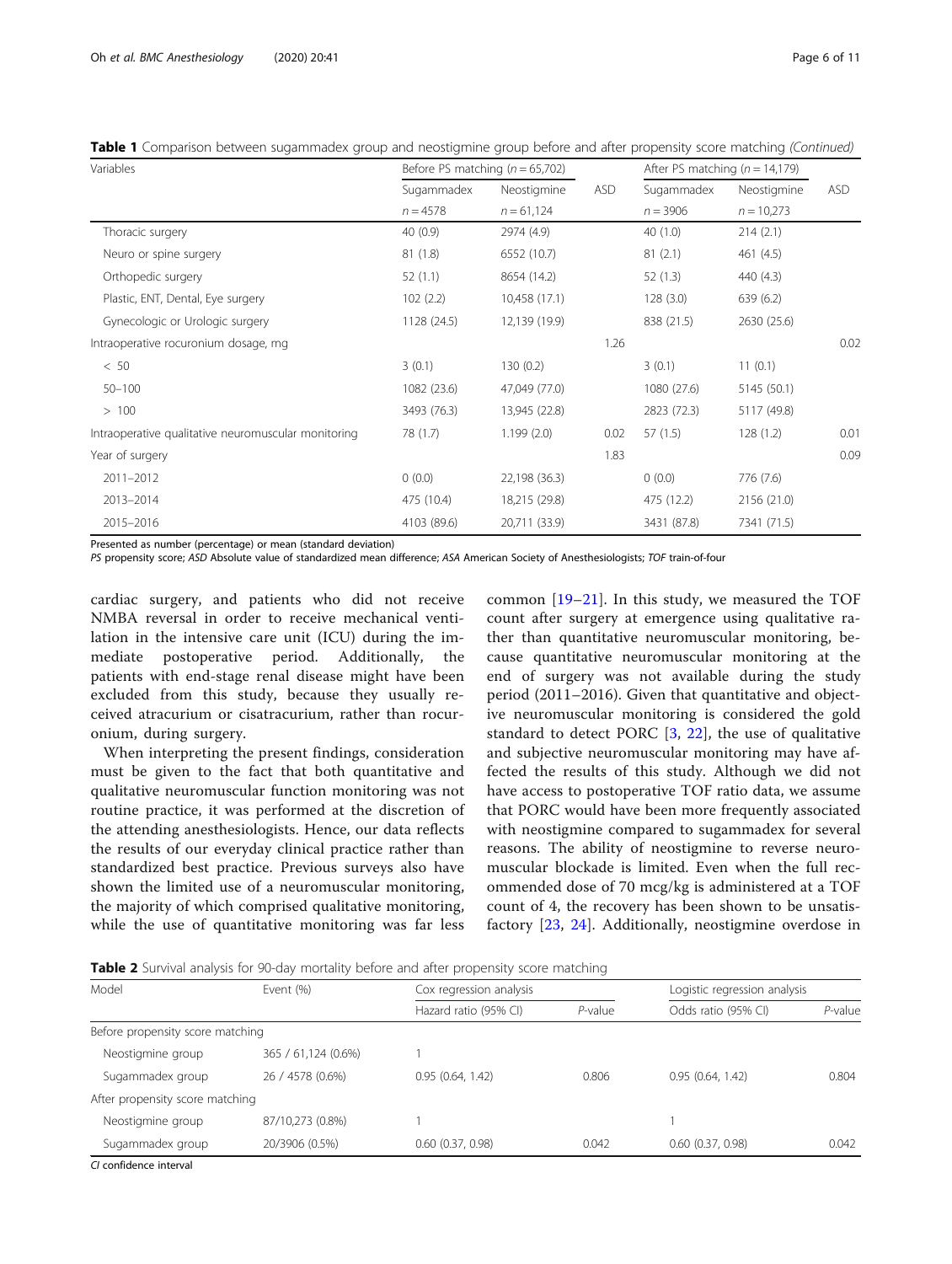## <span id="page-6-0"></span>Table 3 Univariable and multivariable Cox regression model for 90-day mortality in entire cohorts

| Model                                                   | Univariable model      |            | Multivariable model <sup>a</sup> |            |
|---------------------------------------------------------|------------------------|------------|----------------------------------|------------|
|                                                         | Hazard ratio (95% CI)  | $P$ -value | Hazard ratio (95% CI)            | $P$ -value |
| Age, yr                                                 | 1.07 (1.06, 1.08)      | < 0.001    | 1.03 (1.02, 1.04)                | < 0.001    |
| Sex: male (vs female)                                   | 2.34 (1.90, 2.88)      | < 0.001    | 1.81(1.34, 2.43)                 | < 0.001    |
| Body mass index, kg $m^{-2}$                            | $0.80$ $(0.78, 0.83)$  | < 0.001    | $0.83$ $(0.80, 0.85)$            | < 0.001    |
| Insurance type: Medical aid beneficiary program         | 2.93 (1.95, 4.39)      | < 0.001    | 1.30 (0.85, 1.98)                | 0.229      |
| Marital status                                          |                        |            |                                  |            |
| Never married                                           | $\mathbf{1}$           | (< 0.001)  | $\mathbf{1}$                     | (0.191)    |
| Married or living together                              | 1.80 (1.19, 2.73)      | 0.005      | $0.60$ $(0.37, 0.97)$            | 0.038      |
| Divorced or separated                                   | 1.31 (0.59, 2.92)      | 0.504      | 0.52(023, 1.19)                  | 0.119      |
| Widowed                                                 | 3.63 (2.16, 6.13)      | < 0.001    | $0.56$ $(0.31, 1.04)$            | 0.065      |
| Highest educational attainment                          |                        |            |                                  |            |
| Lower than high school                                  | $\mathbf{1}$           | (< 0.001)  | 1                                | (0.056)    |
| More than or equal to high school, lower than college   | $0.42$ $(0.33, 0.54)$  | < 0.001    | 0.79(0.61, 1.02)                 | 0.065      |
| More than or equal to college                           | 0.35(0.28, 0.45)       | < 0.001    | 0.75 (0.58, 0.97)                | 0.027      |
| Occupation                                              |                        |            |                                  |            |
| Office worker                                           | $\mathbf{1}$           | (< 0.001)  | 1                                | (0.076)    |
| Licensed job                                            | $0.84$ (0.46, 1.51)    | 0.553      | $0.88$ $(0.49, 1.60)$            | 0.677      |
| House work                                              | 1.36 (0.91, 2.03)      | 0.129      | 1.19 (0.74, 1.91)                | 0.467      |
| Self-employed                                           | 1.43 (0.88, 2.31)      | 0.150      | 0.91(0.56, 1.49)                 | 0.716      |
| Student, military, or labourer                          | 1.81 (1.67, 2.80)      | 0.008      | 1.07(0.68, 1.68)                 | 0.778      |
| Unemployed                                              | 6.73 (4.66, 7.91)      | < 0.001    | 1.47 (0.98, 2.21)                | 0.063      |
| ASA physical status                                     |                        |            |                                  |            |
| 1                                                       | $\mathbf{1}$           | (< 0.001)  | 1                                | (< 0.001)  |
| 2                                                       | 7.73 (5.42, 11.03)     | < 0.001    | 5.38 (3.69, 7.91)                | < 0.001    |
| 3                                                       | 54.56 (37.43, 79.53)   | < 0.001    | 21.56 (14.02, 33.16)             | < 0.001    |
| $\geq 4$                                                | 138.51 (61.52, 311.82) | < 0.001    | 42.44 (17.89, 100.66)            | < 0.001    |
| Hypertension                                            | 1.71(1.39, 2.11)       | < 0.001    | $0.66$ $(0.52, 0.83)$            | < 0.001    |
| Diabetes mellitus                                       | 2.29 (1.78, 2.95)      | < 0.001    | 0.97 (0.75, 1.27)                | 0.824      |
| Ischemic heart disease                                  | 3.87 (2.91, 5.14)      | < 0.001    | 0.90(0.66, 1.23)                 | 0.509      |
| Cerebrovascular disease                                 | 3.02 (2.17, 4.21)      | < 0.001    | 0.90(0.64, 1.27)                 | 0.546      |
| Liver disease (fatty liver, hepatitis, liver cirrhosis) | 2.56 (1.68, 3.90)      | < 0.001    | 1.81 (1.18, 2.76)                | 0.006      |
| Dyslipidemia                                            | 3.28 (1.85, 5.82)      | < 0.001    | 1.20 (0.67, 2.15)                | 0.540      |
| Chronic kidney disease                                  | 8.95 (4.91, 16.30)     | < 0.001    | 1.89 (1.02, 3.52)                | 0.045      |
| Cancer                                                  | 5.27 (4.23, 6.56)      | < 0.001    | 3.32 (2.64, 4.17)                | < 0.001    |
| Surgery time, hour                                      | 1.01 (1.01, 1.02)      | < 0.001    | 1.01(1.01, 1.02)                 | < 0.001    |
| Anesthesia time, hour                                   | 1.27 (1.22, 1.32)      | < 0.001    |                                  |            |
| Emergency surgery                                       | 2.36 (0.33, 16.78)     | 0.392      | 1.32 (0.20, 10.28)               | 0.727      |
| Type of non-cardiac surgery                             |                        |            |                                  |            |
| General surgery                                         | $\mathbf{1}$           | (< 0.001)  | $\mathbf{1}$                     | (0.007)    |
| Thoracic surgery                                        | 2.14 (1.53, 2.99)      | < 0.001    | 1.36 (0.97, 1.92)                | 0.079      |
| Neuro or spine surgery                                  | $1.04$ (0.75, 1.43)    | 0.832      | 1.99 (1.38, 2.85)                | < 0.001    |
| Orthopedic surgery                                      | $0.65$ (0.46, 0.93)    | 0.017      | 1.41 (0.97, 2.04)                | 0.074      |
| Plastic, Ear-nose-throat, Dental, Eye surgery           | $0.54$ (0.38, 0.77)    | 0.001      | 1.31 (0.91, 1.88)                | 0.150      |
| Gynecologic or Urologic surgery                         | $0.67$ (0.50, 0.90)    | 0.008      | 1.04 (0.77, 1.42)                | 0.785      |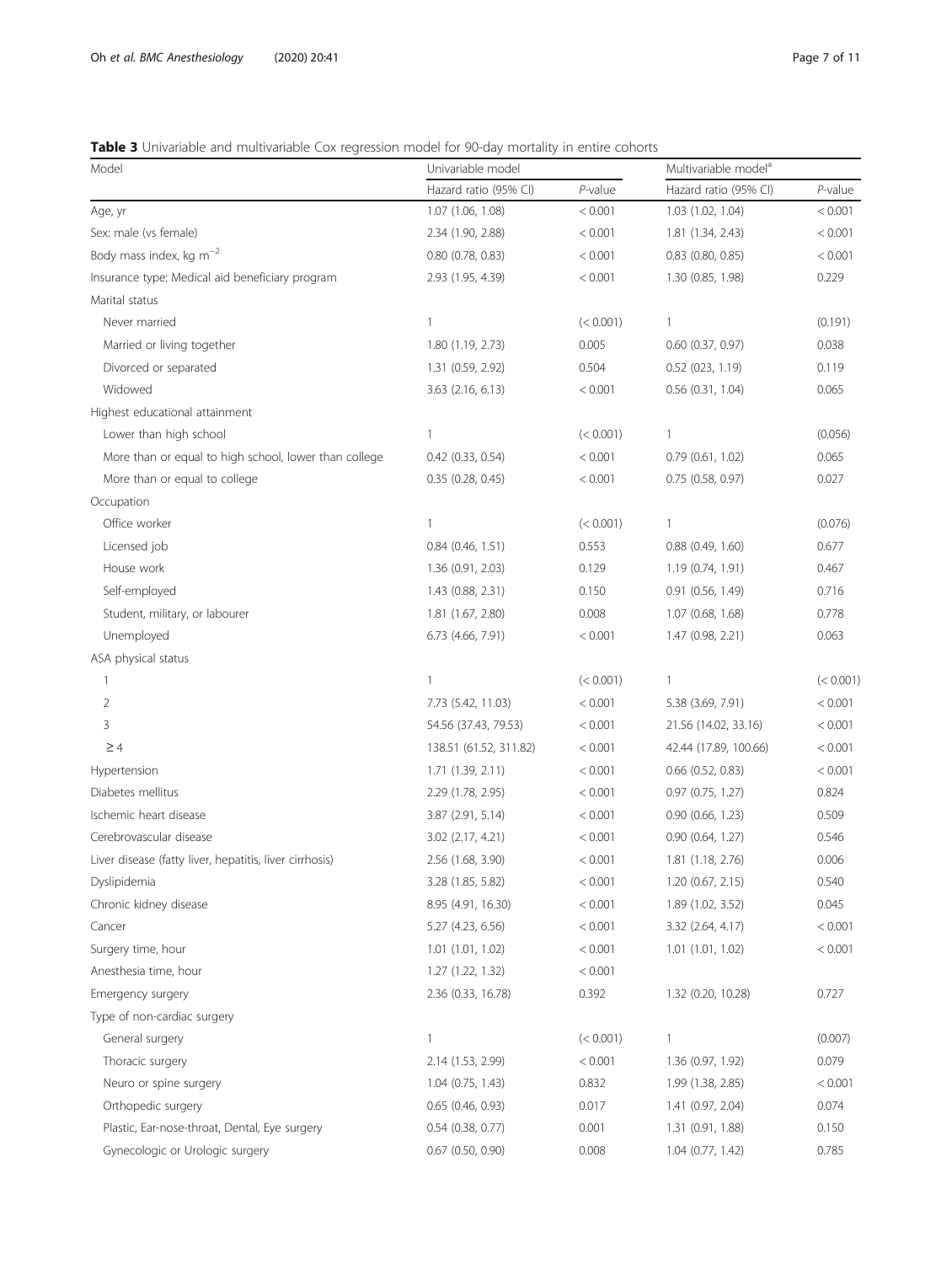<span id="page-7-0"></span>Table 3 Univariable and multivariable Cox regression model for 90-day mortality in entire cohorts (Continued)

| Model                                                | Univariable model     |            | Multivariable model <sup>a</sup> |            |
|------------------------------------------------------|-----------------------|------------|----------------------------------|------------|
|                                                      | Hazard ratio (95% CI) | $P$ -value | Hazard ratio (95% CI)            | $P$ -value |
| Year of surgery                                      |                       |            |                                  |            |
| $2011 - 2012$                                        |                       | (0.238)    |                                  | (0.076)    |
| 2013-2014                                            | 0.95(0.74, 1.21)      | 0.672      | 0.94(0.73, 1.21)                 | 0.622      |
| 2015-2016                                            | $0.82$ $(0.65, 1.04)$ | 0.099      | 0.75(0.58, 0.97)                 | 0.029      |
| Intraoperative qualitative neuromuscular monitoring  | 0.05(0.00, 1.19)      | 0.064      | 0.00(0.00)                       | 0.893      |
| Intraoperative Rocuronium dosage, per 1 mg $kg^{-1}$ | 1.54 (1.39, 1.70)     | < 0.001    | 1.00(0.97, 1.03)                 | 0.772      |
| Reversal by Sugammadex (vs neostigmine)              | 0.95(0.64, 1.42)      | 0.806      | $0.62$ $(0.39, 0.96)$            | 0.036      |

<sup>a</sup> All covariates were included in multivariable model, except for surgery time to avoid multi-collinearity in multivariable Cox regression model

CI confidence interval; ASA American Society of Anesthesiologists; TOF train-of-four

fully recovered patients could result in a reduction of muscle strength.

The contribution of PORC to increased postoperative mortality and morbidity has been well-documented in the literature. In a large retrospective study in 2005, Arbous and colleagues reported that inadequate NMBA reversal is an independent risk factor for increased 24-h postoperative mortality and morbidity [\[25](#page-9-0)]. Furthermore, Murphy and colleagues reported that residual block increases life-threatening, critical respiratory events in the postoperative recovery room [[9\]](#page-9-0). Bronsert and colleagues were the first to show that PORC caused by NMBA may affect complications in the immediate postoperative period, as well as long-term mortality after non-cardiac surgery [[10\]](#page-9-0). However, they used data from five Veterans Health Administration hospitals in the United States, from 2003 to 2008; sugammadex was only approved by the Food and Drug Administration in the United States in December 2015. Thus, Bronsert and colleagues were unable to consider the effect of sugammadex. In contrast, our institution (SNUBH) has consistently used sugammadex as a drug for NMBA reversal since 2011. Thus, our study presents novel data in that we have described the effects of sugammadex on 90-day mortality after non-cardiac surgery.

A recently published study on the post-anesthesia pulmonary complications after use of muscle relaxants (POPULAR) trial reported that use of NMBA in general anesthesia is associated with a risk of postoperative pulmonary complications (PPCs), while NMBA reversal with sugammadex was not significantly associated with PPCs [\[26\]](#page-9-0). The results of the POPULAR trial differed from those in our study, and the difference could be explained by a human factor of the anesthetist, because approximately one-third of patients who underwent NMBA monitoring were extubated at a TOF ratio < 0.9. In this context, reversal of sugammadex was independently associated with a better safety profile. Additionally, two recent meta-analyses concluded that sugammadex not only reversed residual NMBA more rapidly and completely by encapsulation than did the anticholinesterase reversal drug (neostigmine), but it was also associated with a better safety profile, specifically regarding residual NMBA after reversal [\[27,](#page-9-0) [28\]](#page-10-0). The meta-analysis

**Table 4** Subgroup analysis for 90-day mortality according to dosage of neostigmine and sugammadex

| Variable                                                  | Multivariable Cox regression model | $P-$<br>value |
|-----------------------------------------------------------|------------------------------------|---------------|
|                                                           | Hazard ratio (95% CI)              |               |
| Neostigmine dosage, mcg kg <sup>-1</sup> ( $n = 61,124$ ) |                                    |               |
| $Q1 < 27.5$ (n = 15,108)                                  |                                    |               |
| $27.5 \le Q2 < 31.8$ (n = 15,464)                         | 0.75(0.53, 1.06)                   | 0.102         |
| $31.8 \le Q3 < 36.4$ (n = 15,582)                         | 0.89(0.63, 1.25)                   | 0.491         |
| $36.4 \le Q4$ (n = 14,970)                                | 0.96(0.66, 1.42)                   | 0.853         |
| Sugammadex dosage, mg kg <sup>-1</sup> ( $n = 4578$ )     |                                    |               |
| $Q1 < 2.8$ (n = 1214)                                     |                                    |               |
| $2.8 \le Q2 < 3.1$ (n = 963)                              | 0.94(0.11, 7.78)                   | 0.955         |
| $3.1 \le Q3 < 3.6$ (n = 1278)                             | 2.27 (0.34, 15.15)                 | 0.397         |
| $3.6 \le Q4 (n = 1123)$                                   | 2.91 (0.30, 27.91)                 | 0.354         |

All covariates were included in the multivariable model

CI confidence interval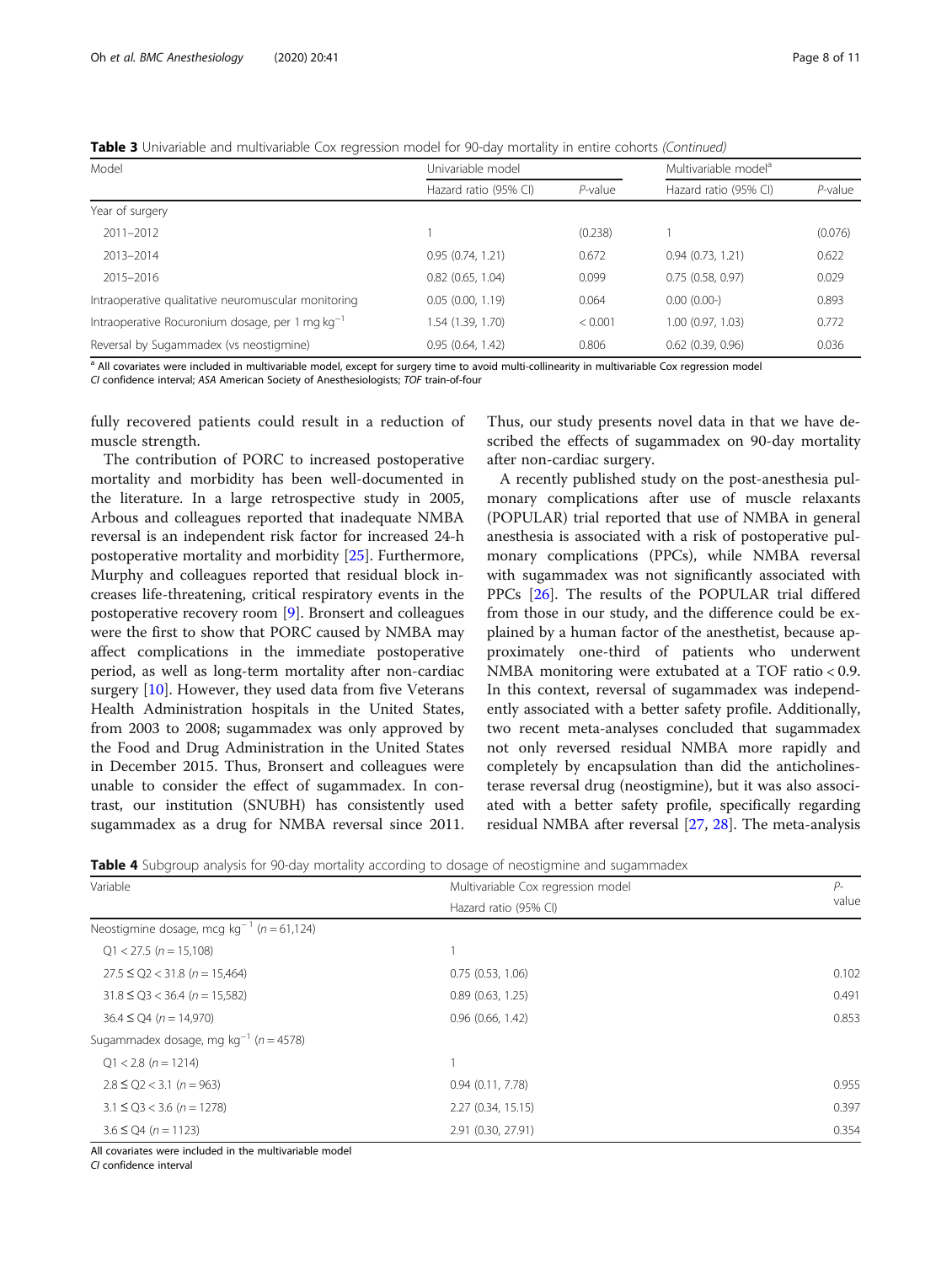reported that reversal by sugammadex might lead to a lower incidence of residual NMBA, and related sideeffects, than reversal by neostigmine.

Some plausible mechanisms have been suggested to explain why PORC could result in an increase of various complications beyond the immediate postoperative period [\[29](#page-10-0)]. First, PORC and NMBA reversal with high-dose neostigmine is known to be associated with development of hypopharyngeal weakness [[30,](#page-10-0) [31](#page-10-0)], which could lead to a risk of aspiration and pneumonia, and overall higher rates of PPCs [[26,](#page-9-0) [32,](#page-10-0) [33\]](#page-10-0). Furthermore, we recently published an observational study in which we showed that NMBA reversal by sugammadex was associated with lower 30-day unplanned readmission rates, hospital charges, and length of hospital stay after major abdominal surgery [\[34\]](#page-10-0). In this study, we showed that reversal by sugammadex, which might be closely related to reduced PORC, could have relatively long-term effects on outcome, beyond the immediate postoperative period. Second, NMBA reversal with neostigmine and anticholinesterases might be associated with increased risk of cardiovascular complications in the high-risk group (age > 70 years, undergoing vascular surgery, prior history of atrial fibrillation) [\[29](#page-10-0), [35\]](#page-10-0). Furthermore, a recent cohort study reported that PORC in the post-anesthesia care unit is associated with higher rates of ICU admission [[36\]](#page-10-0). Therefore, the results of our current study suggested that efforts to minimize PORC using sugammadex could result in improvement of fatal outcomes, such as 90-day mortality.

The results of subgroup analyses regarding dosage of neostigmine and sugammadex were also notable in this study. Although the results of the main analysis showed that sugammadex might be potentially beneficial in lowering 90-day mortality, the results of subgroup analyses showed that the dosage of sugammadex or neostigmine did not affect 90-day mortality in either group. In our institution, the dosage of neostigmine (30–50 mcg/kg) or sugammadex (2–4 mg/kg) was determined following the surgical procedure using a peripheral nerve stimulator, in most cases. These results suggested that although the sugammadex group was associated with a lower 90-day mortality than the neostigmine group, the dosage of the agent received in both groups did not affect the 90-day mortality. This may be because the TOF count was checked after surgery in most cases in order to determine the required dosage of neostigmine or sugammadex.

It is possible that the dosage of the agent received in the neostigmine and sugammadex groups affected the results of the main analysis. 2 mg/kg of sugammadex was administered when the TOF count was  $\geq 1$ , and 4 mg/kg of sugammadex was administered when the PTC was  $\geq 1$ . In the neostigmine group, the maximum

dose of neostigmine (50 mcg/kg) was used for NMBA reversal if the TOF count was 1 (i.e. a moderate block) at the end of surgery in this study. While doses of sugammadex lower than 2.0 mg/kg can be sufficient to reverse residual rocuronium-induced neuromuscular block with a TOF ratio of 0.2, even 70 mcg/kg of neostigmine cannot reliably reverse a residual neuromuscular block with a TOF ratio of 0.2 within 10 min [[37](#page-10-0)]. This suggests that the administration of 50 mcg/kg of neostigmine in this study might have been an insufficient dose to reverse a block with a TOF count of 1 without quantitative monitoring [[23](#page-9-0), [24](#page-9-0)]. Therefore, the variation of doses in the sugammadex and the neostigmine groups may not be equipotent, and in the absence of quantitative monitoring, it is possible that the neostigmine group in this study was reversed and extubated using a suboptimal dose of neostigmine.

Our study had a few limitations. First, due to the retrospective nature of the study, the quality and accuracy of the data may not meet the standard required for prospective studies. Second, this is a single center study, which limits the generalizability of the findings. Third, the sugammadex group comprised only 7.0% of the entire cohort; thus, the sample size was substantially reduced after propensity score matching. Fourth, we did not evaluate the PORC at PACU admission in this study, which could limit the results of this study. Fifth, we could not provide information regarding the patients who suffered from PPCs, due to the retrospective nature of the study. Additionally, we did not provide information regarding the causes of 90-day mortality in this study. Lastly, quantitative neuromuscular monitoring was not performed in the study period at emergence after surgery to determine the type or dosage of NMBA reversal agent. Only qualitative neuromuscular monitoring was performed; however, qualitative monitoringguided neostigmine reversal is no longer recommended due to the risk of PORC [[3](#page-9-0), [22](#page-9-0), [38\]](#page-10-0). Therefore, our results might have differed if quantitative monitoring was performed to guide the dosage of neostigmine; further study is needed to confirm this.

### Conclusions

This retrospective study showed that the use of sugammadex for rocuronium reversal is associated with a reduced 90-day mortality after non-cardiac surgery. However, since this study did not evaluate quantitative neuromuscular function in the postoperative period due to its retrospective design, the results should be interpreted carefully. Future prospective studies with quantitative neuromuscular monitoring in the postoperative period should be performed to confirm this association.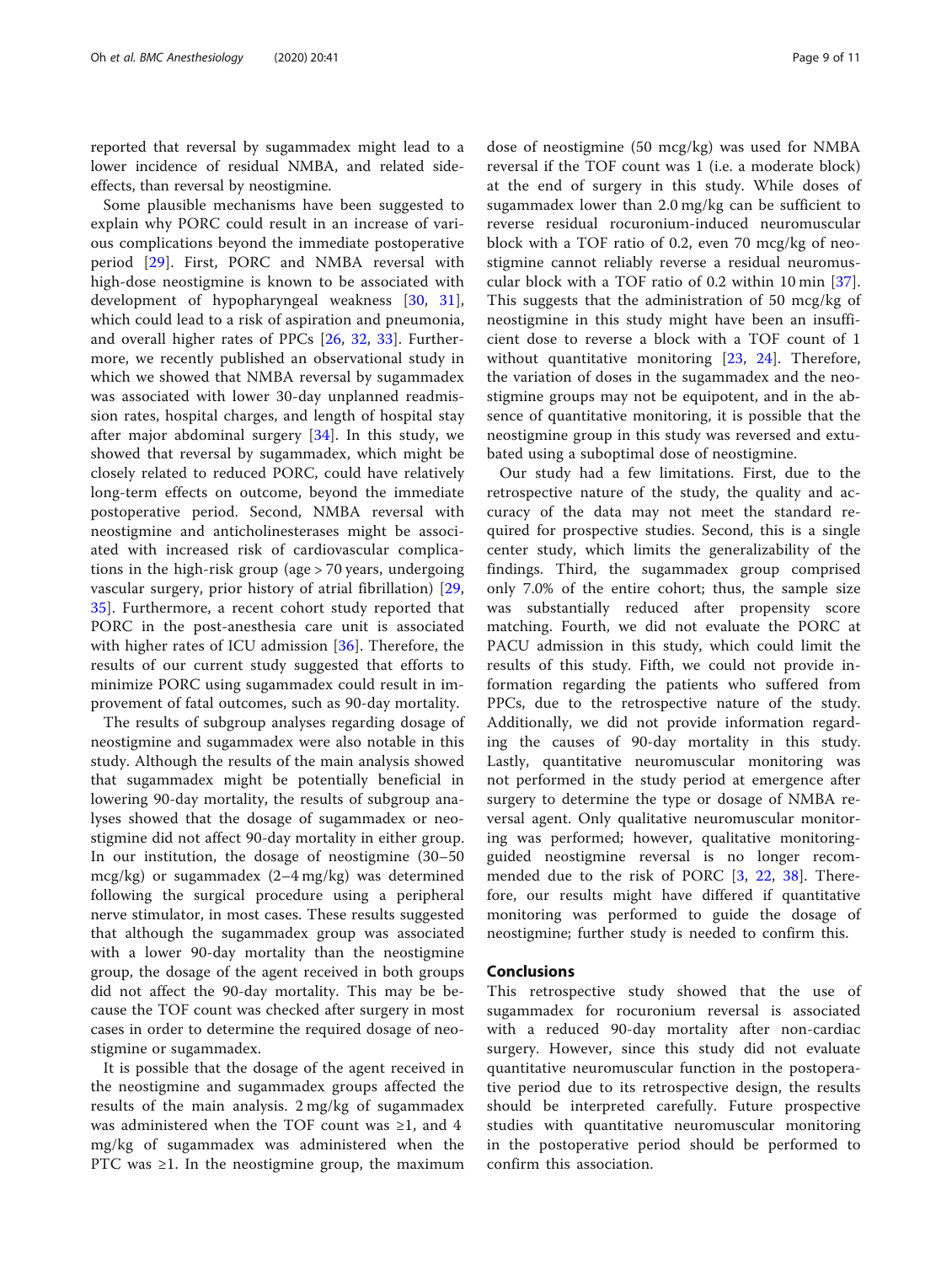## <span id="page-9-0"></span>Supplementary information

Supplementary information accompanies this paper at [https://doi.org/10.](https://doi.org/10.1186/s12871-020-00962-7) [1186/s12871-020-00962-7](https://doi.org/10.1186/s12871-020-00962-7).

Additional file 1 Figure S1. Distribution of propensity scores before and after propensity score matching

#### Abbreviations

ASD: Absolute value of the standardized mean difference; CI: Confidence interval; HR: Hazard ratio; IRB: Institutional review board; NMBA: Neuromuscular blocking agents; OR: Odds ratio; PORC: Postoperative residual curarization; SNUBH: Seoul National University Bundang Hospital

#### Acknowledgements

None.

#### Authors' contributions

TKO and OAY contributed to the study design, analyzed the data, and drafted the first manuscript. JHR and SWN contributed to the data acquisition and critically revised the manuscript. All authors read and approved the final version of the manuscript.

#### Funding

This research did not receive any specific grant from funding agencies in the public, commercial, or not-for-profit sectors.

#### Availability of data and materials

The datasets generated and analyzed during the current study are available from the corresponding author on reasonable request.

#### Ethics approval and consent to participate

This retrospective cohort study was approved by the institutional review board (IRB) of the Seoul National University Bundang Hospital (SNUBH) (Approval number: B-1809-495-102, approval date: September 7, 2018). Considering the retrospective nature of the study, in which the medical records of patients who had already completed treatment were analyzed, the requirement for obtaining informed consent was waived by the IRB.

#### Consent for publication

Not applicable.

#### Competing interests

The authors declare that they have no competing interests.

## Received: 2 November 2019 Accepted: 17 February 2020 Published online: 20 February 2020

#### References

- 1. Cookson JC, Paton WD. Mechanisms of neuromuscular block. A review article. Anaesth. 1969;24(3):395–416.
- 2. Gray TC, Rees GJ. The role of apnoea in anaesthesia for major surgery. Br Med J. 1952;2(4790):891–2.
- 3. Naguib M, Kopman AF, Ensor JE. Neuromuscular monitoring and postoperative residual curarisation: a meta-analysis. Br J Anaesth. 2007;98(3): 302–16.
- 4. Berg H, Roed J, Viby-Mogensen J, Mortensen CR, Engbaek J, Skovgaard LT, Krintel JJ. Residual neuromuscular block is a risk factor for postoperative pulmonary complications. A prospective, randomised, and blinded study of postoperative pulmonary complications after atracurium, vecuronium and pancuronium. Acta Anaesthesiol Scand. 1997;41(9):1095–103.
- 5. Fortier LP, McKeen D, Turner K, de Medicis E, Warriner B, Jones PM, Chaput A, Pouliot JF, Galarneau A. The RECITE study: a Canadian prospective, multicenter study of the incidence and severity of residual neuromuscular blockade. Anesth Analg. 2015;121(2):366–72.
- Saager L, Maiese EM, Bash LD, Meyer TA, Minkowitz H, Groudine S, Philip BK, Tanaka P, Gan TJ, Rodriguez-Blanco Y, et al. Incidence, risk factors, and consequences of residual neuromuscular block in the United States: the prospective, observational, multicenter RECITE-US study. J Clin Anesth. 2019; 55:33–41.
- 7. Beecher HK, Todd DP. A study of the deaths associated with anesthesia and surgery: based on a study of 599, 548 anesthesias in ten institutions 1948- 1952, inclusive. Ann Surg. 1954;140(1):2–35.
- 8. Grosse-Sundrup M, Henneman JP, Sandberg WS, Bateman BT, Uribe JV, Nguyen NT, Ehrenfeld JM, Martinez EA, Kurth T, Eikermann M. Intermediate acting non-depolarizing neuromuscular blocking agents and risk of postoperative respiratory complications: prospective propensity score matched cohort study. BMJ. 2012;345:e6329.
- 9. Murphy GS, Szokol JW, Marymont JH, Greenberg SB, Avram MJ, Vender JS. Residual neuromuscular blockade and critical respiratory events in the postanesthesia care unit. Anesth Analg. 2008;107(1):130–7.
- 10. Bronsert MR, Henderson WG, Monk TG, Richman JS, Nguyen JD, Sum-Ping JT, Mangione MP, Higley B, Hammermeister KE. Intermediate-acting nondepolarizing neuromuscular blocking agents and risk of postoperative 30-day morbidity and mortality, and long-term survival. Anesth Analg. 2017; 124(5):1476–83.
- 11. Gijsenbergh F, Ramael S, Houwing N, van Iersel T. First human exposure of org 25969, a novel agent to reverse the action of rocuronium bromide. Anesthesiol. 2005;103(4):695–703.
- 12. Nicholson WT, Sprung J, Jankowski CJ. Sugammadex: a novel agent for the reversal of neuromuscular blockade. Pharmacother. 2007;27(8):1181–8.
- 13. Shields M, Giovannelli M, Mirakhur RK, Moppett I, Adams J, Hermens Y. Org 25969 (sugammadex), a selective relaxant binding agent for antagonism of prolonged rocuronium-induced neuromuscular block. Br J Anaesth. 2006; 96(1):36–43.
- 14. Bruintjes MH, van Helden EV, Braat AE, Dahan A, Scheffer GJ, van Laarhoven CJ, Warle MC. Deep neuromuscular block to optimize surgical space conditions during laparoscopic surgery: a systematic review and metaanalysis. Br J Anaesth. 2017;118(6):834–42.
- 15. Brueckmann B, Sasaki N, Grobara P, Li MK, Woo T, de Bie J, Maktabi M, Lee J, Kwo J, Pino R, et al. Effects of sugammadex on incidence of postoperative residual neuromuscular blockade: a randomized, controlled study. Br J Anaesth. 2015;115(5):743–51.
- 16. Brull SJ, Kopman AF. Current status of neuromuscular reversal and monitoring: challenges and opportunities. Anesthesiol. 2017;126(1):173–90.
- 17. Rubin DB, Thomas N. Matching using estimated propensity scores: relating theory to practice. Biometrics. 1996;52(1):249–64.
- 18. Pearse RM, Moreno RP, Bauer P, Pelosi P, Metnitz P, Spies C, Vallet B, Vincent JL, Hoeft A, Rhodes A, et al. Mortality after surgery in Europe: a 7 day cohort study. Lancet. 2012;380(9847):1059–65.
- 19. Phillips S, Stewart PA, Bilgin AB. A survey of the management of neuromuscular blockade monitoring in Australia and New Zealand. Anaesth Intensive Care. 2013;41(3):374–9.
- 20. Naguib M, Kopman AF, Lien CA, Hunter JM, Lopez A, Brull SJ. A survey of current management of neuromuscular block in the United States and Europe. Anesth Analg. 2010;111(1):110–9.
- 21. Grayling M, Sweeney BP. Recovery from neuromuscular blockade: a survey of practice. Anaesth. 2007;62(8):806–9.
- 22. Unterbuchner C, Blobner M, Puhringer F, Janda M, Bischoff S, Bein B, Schmidt A, Ulm K, Pithamitsis V, Fink H. Development of an algorithm using clinical tests to avoid post-operative residual neuromuscular block. BMC Anesthesiol. 2017;17(1):101.
- 23. Kirkegaard H, Heier T, Caldwell JE. Efficacy of tactile-guided reversal from cisatracurium-induced neuromuscular block. Anesthesiol. 2002;96(1):45–50.
- 24. Kim KS, Cheong MA, Lee HJ, Lee JM. Tactile assessment for the reversibility of rocuronium-induced neuromuscular blockade during propofol or sevoflurane anesthesia. Anesth Analg. 2004;99(4):1080–5.
- 25. Arbous MS, Meursing AE, van Kleef JW, de Lange JJ, Spoormans HH, Touw P, Werner FM, Grobbee DE. Impact of anesthesia management characteristics on severe morbidity and mortality. Anesthesiol. 2005;102(2): 257–68 quiz 491-252.
- 26. Kirmeier E, Eriksson LI, Lewald H, Jonsson Fagerlund M, Hoeft A, Hollmann M, Meistelman C, Hunter JM, Ulm K, Blobner M, et al. Post-anaesthesia pulmonary complications after use of muscle relaxants (POPULAR): a multicentre, prospective observational study. Lancet Respir Med. 2019;7(2): 129–40.
- 27. Abad-Gurumeta A, Ripolles-Melchor J, Casans-Frances R, Espinosa A, Martinez-Hurtado E, Fernandez-Perez C, Ramirez JM, Lopez-Timoneda F, Calvo-Vecino JM. Evidence Anaesthesia review G: a systematic review of sugammadex vs neostigmine for reversal of neuromuscular blockade. Anaesth. 2015;70(12):1441–52.